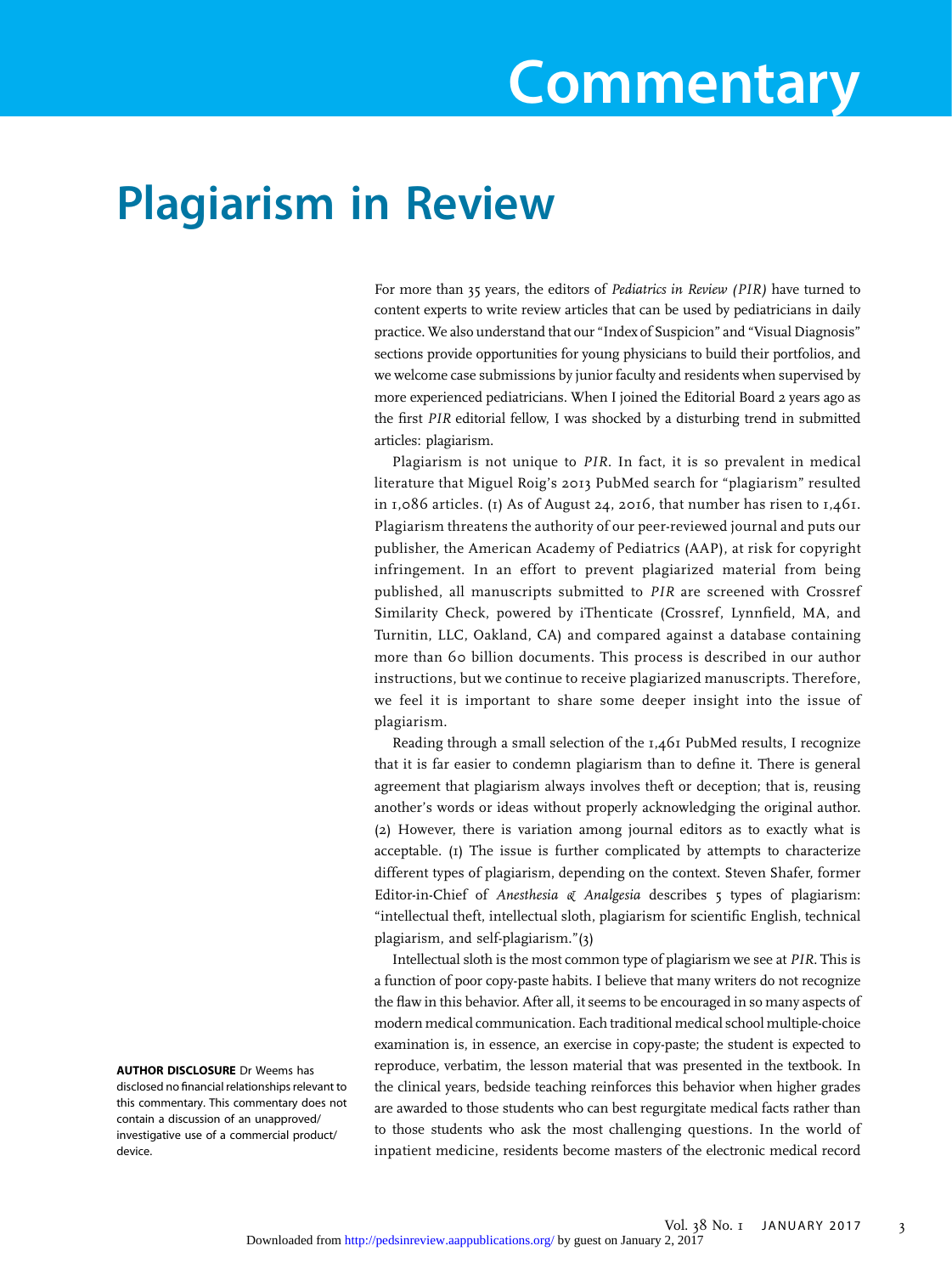copy-paste function. This ensures that all progress note data are reproduced daily until the final note can simply be retitled as a discharge summary.

Peer-reviewed medical literature, however, must maintain a higher standard; there is no role for the copy-paste function. When an author employs copy-paste to "use of the words of another author simply to avoid the effort of writing new text,"(3) the author deceives the reader by empirically claiming that the written words are those that have come from careful review of the literature that is summarized in the author's language. The copying of entire paragraphs is the most blatant example and can be easily recognized as deception. More frequently, we find mosaic plagiarism in which an author copies multiple sentences from another source and stitches them together by changing 1 or 2 words. This practice is no less deceptive and erodes the trust that the reader places in the author. Even a small amount of copypaste plagiarism can cause a reader to question the authenticity of an entire article or journal.

We commonly find that Wikipedia (Wikimedia Foundation, Inc, San Francisco, CA) is the source for plagiarized material in submitted manuscripts. This occurs two ways. First, the submitting author may use Wikipedia as a source and reference it appropriately, but the plagiarism screening software recognizes the text as having been copied from another source. Such plagiarism may occur without the author's knowledge, that is, the Wikipedia content was copied from the original source. Second, the author may copy Wikipedia text into the manuscript without reference, taking advantage of Wikipedia's open license to freely copy and reuse material. This is an interesting phenomenon because Wikipedia does encourage readers to use, copy, and adapt content. Nonetheless, the license requires proper attribution. A second stipulation of the license is that content adapted from Wikipedia must retain the same copyright license as the original material. This may suggest that PIRarticles containing content sourced from Wikipedia must be licensed to the public, which could violate copyright agreements made between the submitting author and the AAP. Personally, I feel that Wikipedia should never be cited as a source of medical literature. The openly editable content is not peer-reviewed, and its reliability varies, depending on whoever last updated the content. Citing Wikipedia puts the credibility of PIR at risk, and the open license requirements may put the AAP in legal jeopardy.

As previously described, PIR seeks authors who are leaders in their field and expects that they have previously written on the invited topic. This brings up the challenge of self-plagiarism. Although we do not discourage an author from reusing his or her own words, the appropriate citation is necessary to prevent copyright violations and to acknowledge the coauthors and publisher who first produced the material.

Technical plagiarism, as described by Shafer, is the simple omission of quotation marks when a reference has been cited word-for-word. (3) This may be a result of sloth or accident, but in either case, it is not acceptable and remains a misrepresentation of one's work. Intellectual theft and plagiarism for scientific English rarely occur in submissions to PIR; these are more applicable to primary scientific literature.

Since we began plagiarism screening of all submissions, we have come to realize that the process is much more sensitive than specific. Nearly every submission has several phrases identified in the review, and each is examined by a member of the editorial staff. Common phrases such as "a 15-year-old girl" are ignored. We also see that vital signs, laboratory values, and simple clinical descriptions are frequently flagged; these are also generally ignored. Any remaining large areas of flagged text are reviewed by an editor, matched against the source, and evaluated on a case-by-case basis.

If the editors of PIR suspect plagiarism after reviewing the plagiarism screening report, we follow the recommendations of the Committee on Publication Ethics (COPE). Generally, this means that we may allow the author to revise minor copying of short phrases or add quotation marks as appropriate. More substantial plagiarism, however, results in a rejection with possible notification to the author's academic institution. The AAP has a plagiarism policy that is consistent with COPE guidelines and standardized across all AAP publications.

I share these thoughts with you as readers and aspiring authors. As readers, I hope you continue to trust that PIR will offer clinically relevant peer-reviewed content to help guide your pediatric practice. As authors, I hope that you understand that submitting to PIR should be the culmination of extensive literature review and meticulous manuscript preparation. I ask that you review COPE resources available at<http://publicationethics.org/> and consider checking your manuscript with plagiarism screening software before submission. Several screening programs are available, but you can use Crossref Similarity Check, powered by iThenticate, by paying a usage fee for each document at [http://www.](http://www.ithenticate.com/products/crosscheck)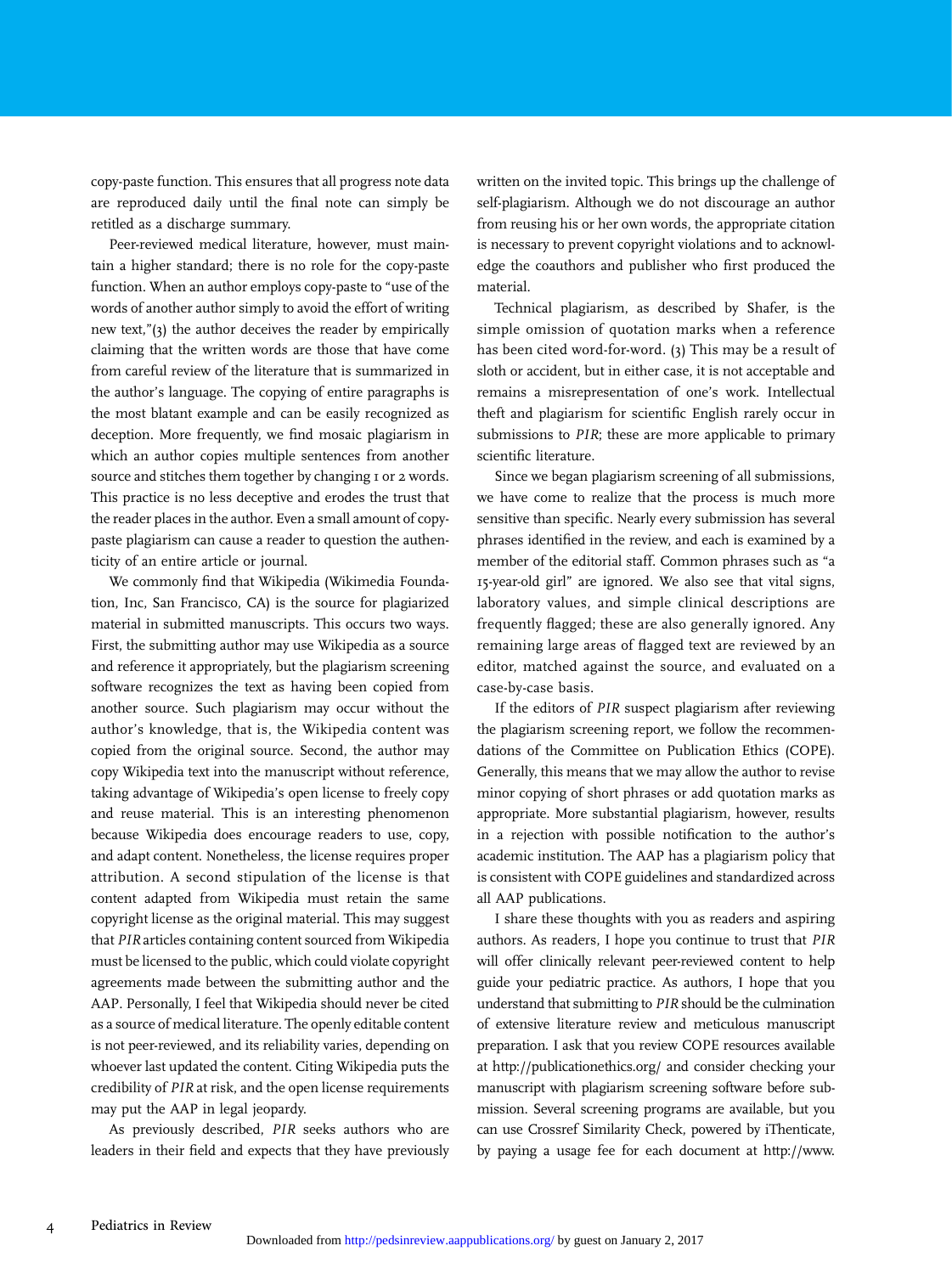[ithenticate.com/products/crosscheck](http://www.ithenticate.com/products/crosscheck). This will protect you from unknowingly submitting plagiarized material and will ensure that your manuscript moves quickly through plagiarism screening so you can share your work with PIR readers across the world.

Mark Weems, MD Associate Editor

References for this article are at [http://pedsinreview.aappub](http://pedsinreview.aappublications.org/content/38/1/3)[lications.org/content/38/1/3.](http://pedsinreview.aappublications.org/content/38/1/3)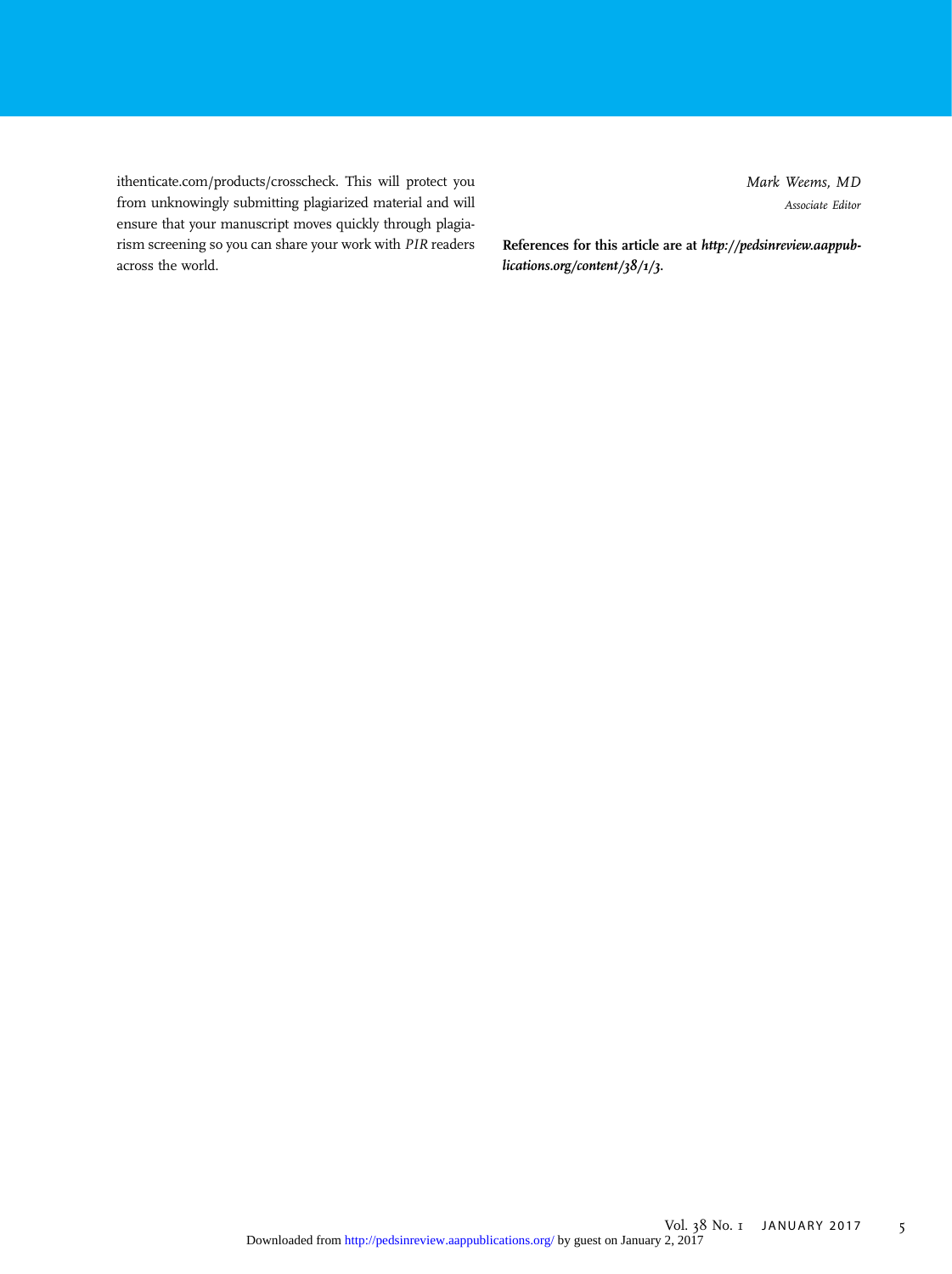### **Plagiarism in Review**

#### DOI: 10.1542/pir.2016-006 *Pediatrics in Review* 2017;38;3 Mark Weems

| Updated Information $\&$<br><b>Services</b><br><b>References</b> | including high resolution figures, can be found at:<br>http://pedsinreview.aappublications.org/content/38/1/3<br>This article cites 2 articles, 0 of which you can access for free at:<br>http://pedsinreview.aappublications.org/content/38/1/3#BIBL                                                                                           |
|------------------------------------------------------------------|-------------------------------------------------------------------------------------------------------------------------------------------------------------------------------------------------------------------------------------------------------------------------------------------------------------------------------------------------|
| <b>Subspecialty Collections</b>                                  | This article, along with others on similar topics, appears in the<br>following collection(s):<br><b>Medical Education</b><br>http://classic.pedsinreview.aappublications.org/cgi/collection/medica<br>1_education_sub<br><b>Career Development</b><br>http://classic.pedsinreview.aappublications.org/cgi/collection/career_<br>development_sub |
| Permissions & Licensing                                          | Information about reproducing this article in parts (figures, tables) or<br>in its entirety can be found online at:<br>http://classic.pedsinreview.aappublications.org/site/misc/Permissions<br>.xhtml                                                                                                                                          |
| <b>Reprints</b>                                                  | Information about ordering reprints can be found online:<br>http://classic.pedsinreview.aappublications.org/site/misc/reprints.xht<br>ml                                                                                                                                                                                                        |